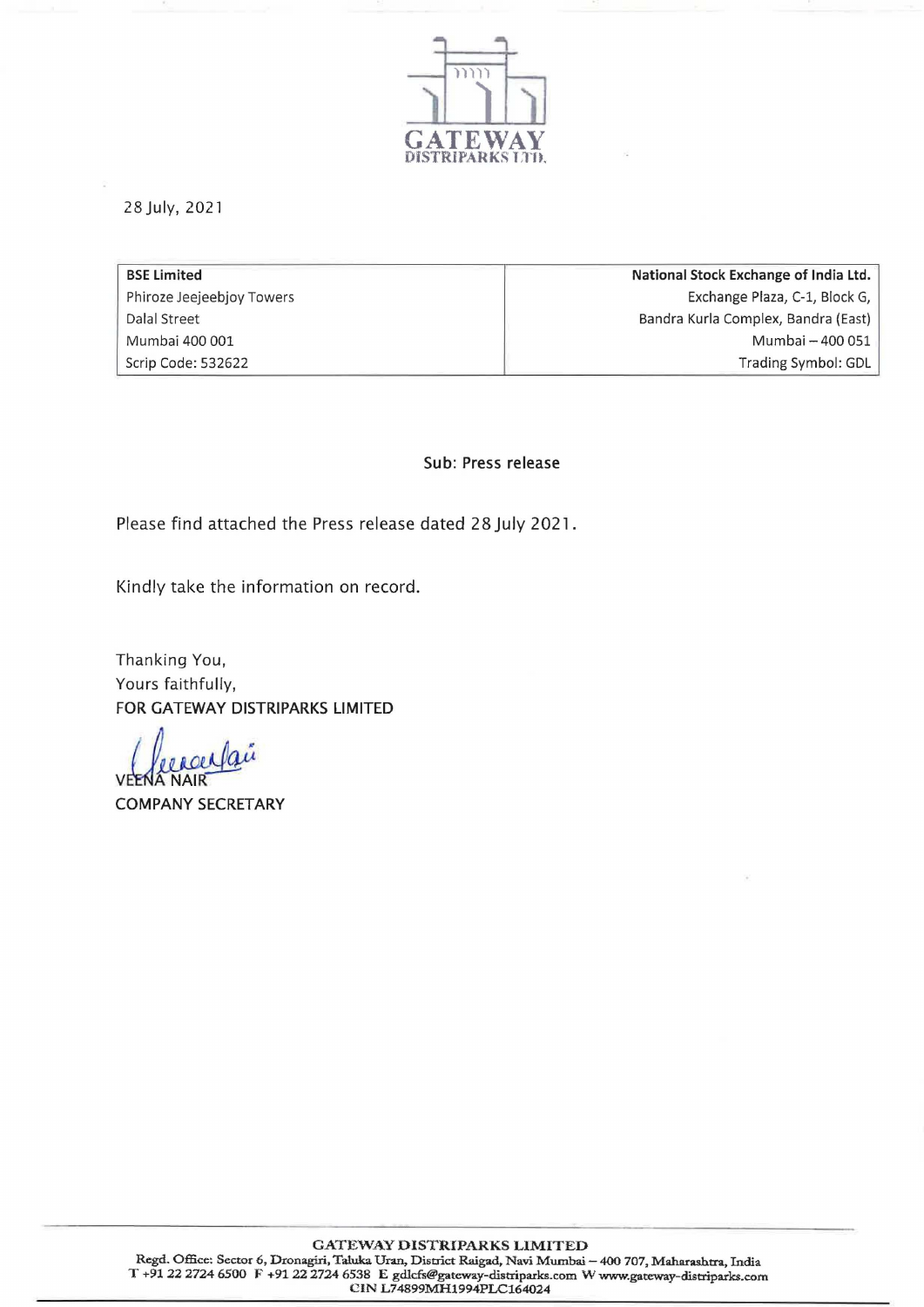

**Press Release**

### **Strong recovery in throughput and realization. Q1 YoY Profit after tax up 280%**

- $\checkmark$  Q1 Consolidated Total Income up 30.6% YoY from Rs. 254.33 crores to Rs. 332.25 crores
- Q1 Consolidated EBITDA up 28.5% YoY from Rs. 71.45 crores to Rs. 91.82 crores
- $\checkmark$  Q1 Consolidated PAT up 280.5% from 11.46 crores to 43.6 crores
- $\checkmark$  Q1 Consolidated throughput up 52.6% from 112,376 TEUs to 171,443 TEUs

**Mumbai/Delhi, July 28 th, 2021:** Gateway Distriparks Limited (GDL) a leading integrated inter-modal logistics facilitator in India today announced its audited financial results for the quarter ended June 30th, 2021.

| <b>Particulars (Rs. Crs)</b> | <b>Q1FY22</b> | Q1FY21 | <b>YoY Growth</b> | Q1FY20 (net of<br><b>SEIS income)</b> | <b>YoY Growth</b> |
|------------------------------|---------------|--------|-------------------|---------------------------------------|-------------------|
| <b>Total Income</b>          | 332.25        | 254.33 | 30.64%            | 317.46                                | 4.66%             |
| <b>EBIDTA</b>                | 91.82         | 71.45  | 28.51%            | 68.32                                 | 34.40%            |
| <b>EBIDTA Margin</b>         | 27.64%        | 28.09% |                   | 21.52%                                |                   |
| <b>PAT</b>                   | 43.6          | 11.46  | 280.45%           | 6.48                                  | 572.84%           |
| <b>PAT Margin</b>            | 13.12%        | 4.51%  |                   | 2.04%                                 |                   |

### **Consolidated Financials for Q1 FY 22, Q-1 FY 21 and Q-1 FY 20:**

### **Key Operational Highlights:**

| <b>Particulars</b>   | <b>Throughput (Laden)</b>   |         |        |  |  |
|----------------------|-----------------------------|---------|--------|--|--|
|                      | Q-1 FY21<br><b>Q-1 FY22</b> |         | YoY%   |  |  |
| <b>Rail Business</b> | 75,779                      | 47,555  | 59.35% |  |  |
| <b>CFS Business</b>  | 95,664                      | 64,821  | 47.58% |  |  |
| <b>Total</b>         | 171,443                     | 112,376 | 52.56% |  |  |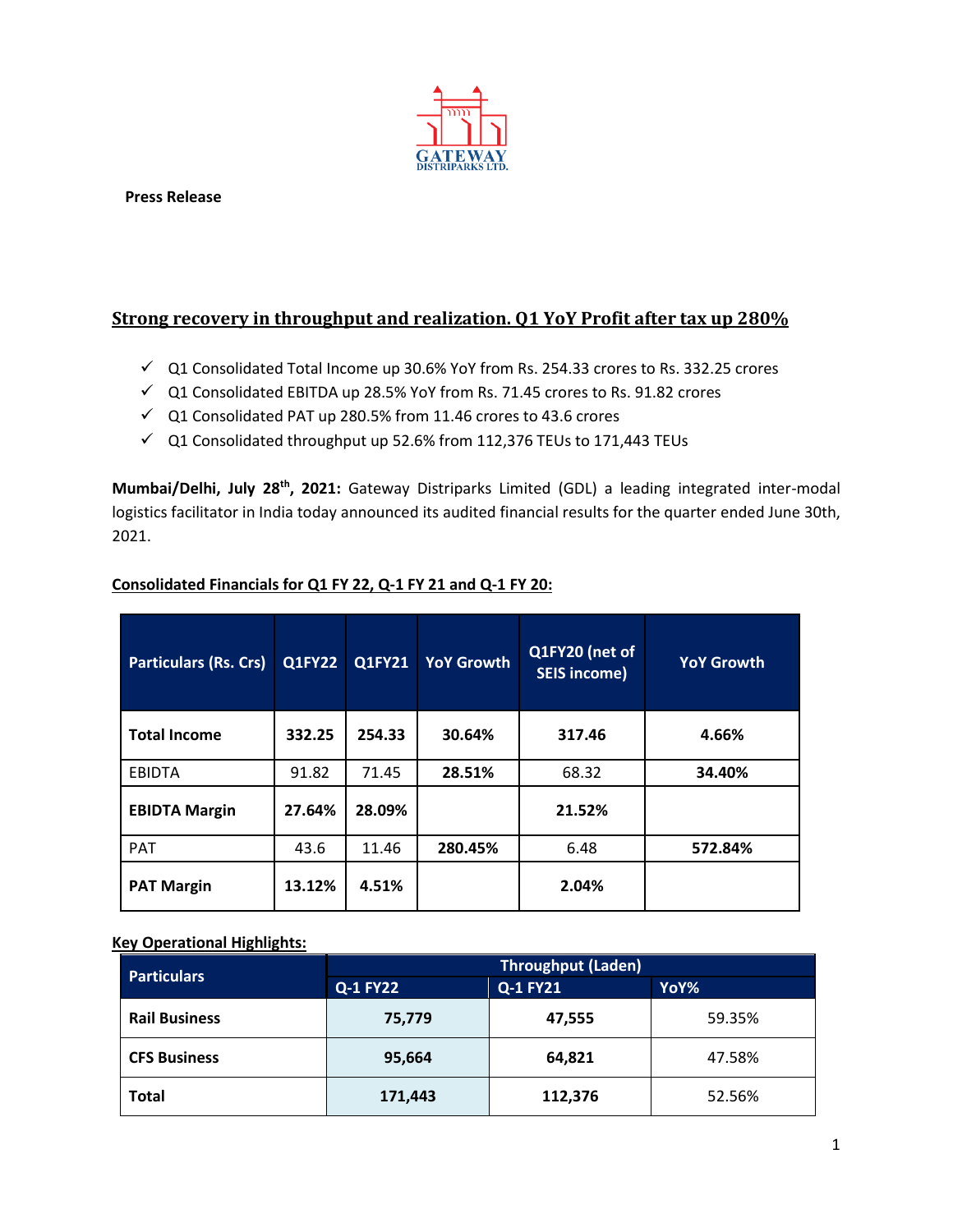**Other Highlights:**

# **Financial performance**

- **Gateway Rail Freight Limited:**
	- **Revenues** were Rs. 242.06 Crores vs Rs. 158.55 crore Q1FY21
	- **EBITDA** was Rs. 69.79 Crores vs Rs. 40.99 crore Q1FY21
	- **PAT** was Rs. 45.91 Crores vs Rs. 14.65 crore Q1FY21
- CFS business:
	- Revenues were Rs. 87.53 Crores vs Rs 94.23 crore Q1FY21
	- **EBITDA was Rs. 21.65 Crores vs Rs 27.93 crore Q1FY21**
	- Net Loss was Rs. 0.98 Crores vs loss Rs 2.13 crore Q1FY21
- Snowman Logistics:
	- Revenues were Rs. 66.06 Crores vs Rs. 55.12 crore Q1FY21
	- **EBITDA was Rs. 17.35 Crores vs Rs. 18.03 crore Q1FY21**
	- **PAT was Rs. 0.60 Crores vs Rs 0.78 crore Q1FY21**

## **Commenting on the performance, Mr. Prem Kishan Dass Gupta, Chairman & Managing Director, commented**,

*"Despite the Covid-19 second wave challenges, the Group has once again reiterated its position as the market leader in CFS, ICD and Cold Chain businesses. The strong growth registered in volumes, revenue and profit in the first quarter has already set the course for a good year for the company. Boost in business on multiple fronts augurs well in achieving a stupendous growth for the current fiscal year. Keeping in view the aim of improving overall volumes, we are working to expand our customer base which will generate further value for our shareholders. With an improving Covid-19 situation and vaccination picking up across the country, we are confident of a rapid growth in the near future in EXIM business. With the proposed merger of Gateway Distriparks Limited, Gateway Rail Freight Limited and Gateway East India Private Limited, the entity after restructuring of the business is further going to optimize its functioning and financials in the times to come."*

### **About Gateway Distriparks Limited (GDL)**

Gateway Distriparks Limited is an integrated inter-modal logistics service provider. It operates four container freight stations located at Navi Mumbai, Chennai, and Krishnapatnam and two container freight stations at Kochi and Visakhapatnam, through its subsidiaries, Gateway Distriparks (Kerala) Limited and Gateway East India Private Limited, respectively. As of June 30, 2021, we also own a fleet of 115 trailers for transportation between maritime ports and the CFSs. In addition, our subsidiary, Gateway Rail Freight Limited ("GRFL"), provides container rail transportation service between the maritime ports at Nhava Sheva, Mundra, and Pipavav and the four inland container depots owned and operated by it at Gurugram,